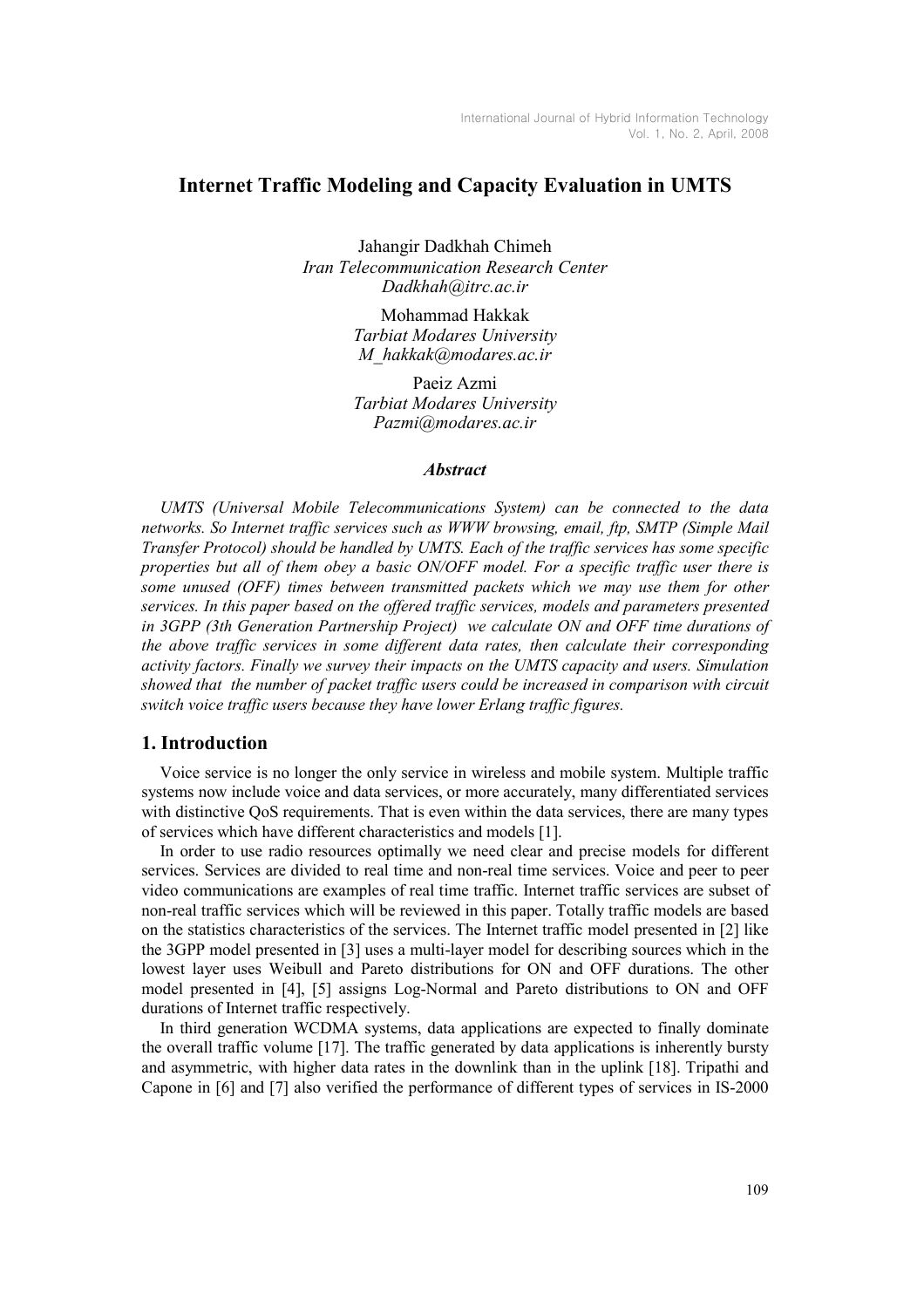system. Besides Soldani in [4], [8] worked on QoS of UMTS based on the offered traffic model.

Because Internet traffic is bursty we can transmit traffic information of other users in the empty sections of the bursts. We can use the activity factor as a criterion for this burstiness, besides burstiness depends on the traffic type and model. In this paper we use the burstiness property of Internet traffic based on the models presented in 3GPP. So this paper is organized as follows: traffic model is explained in the next section. Because web browsing traffic is the most common traffic type, in this section we emphasize to it as a general traffic model. Based on the presented models and their characteristics, in section 3 we pay attention to activity factor calculations of some data traffic services.

On the other hand we can assume a channel as a server and since we know the WCDMA system as an interference limited system and define soft capacity in that, we can theoretically hypothesis extremely large channels for that system. So, section 4 gives system capacity based on  $M/M/\infty/M$  queuing model [9]. Then we apply the activity factor to it. Sketching, evaluation and conclusion are given in the next two sections.

#### 2. Traffic model

A number of voice and data models are represented as ON/OFF source models. We can use this simple and flexible model for the traffic sources [10], [11], [12]. When a source is ON, it generates packets with a constant inter arrival time. When the source is OFF, it does not generate any packets (Fig. 1).

Regarding to the voice source modeling, the process of a voice call which transits between ON and OFF states can be modeled as a two-state Markov chain. The state transition diagram shown in Fig. 1 depicts how the state transition occurs in such a way that the amount of time spent in each state is exponentially distributed and, given the present state of source traffic, the future is independent of the past (Markov chain).  $\lambda$  is OFF to ON rate and  $\mu$  is ON to OFF rate and the average lengths of the ON and OFF periods are  $1/\mu$  and  $1/\lambda$  respectively.

For all real time services, calls should be generated according to a Poisson process assuming a mean call duration of 120 seconds for speech and circuit switched data services [3]. As mentioned above the traffic model of speech should be an ON-OFF model with activity and silent periods being generated by an exponential distribution with mean values for active and silence periods both equal to 3 seconds [3].



#### Figure 1. ON-OFF models

Data services which are carried by circuit switched connections are circuit switched data services. A user can communicate with the network after a connection is established. For circuit switched data services, the traffic model should be a constant bit rate model, with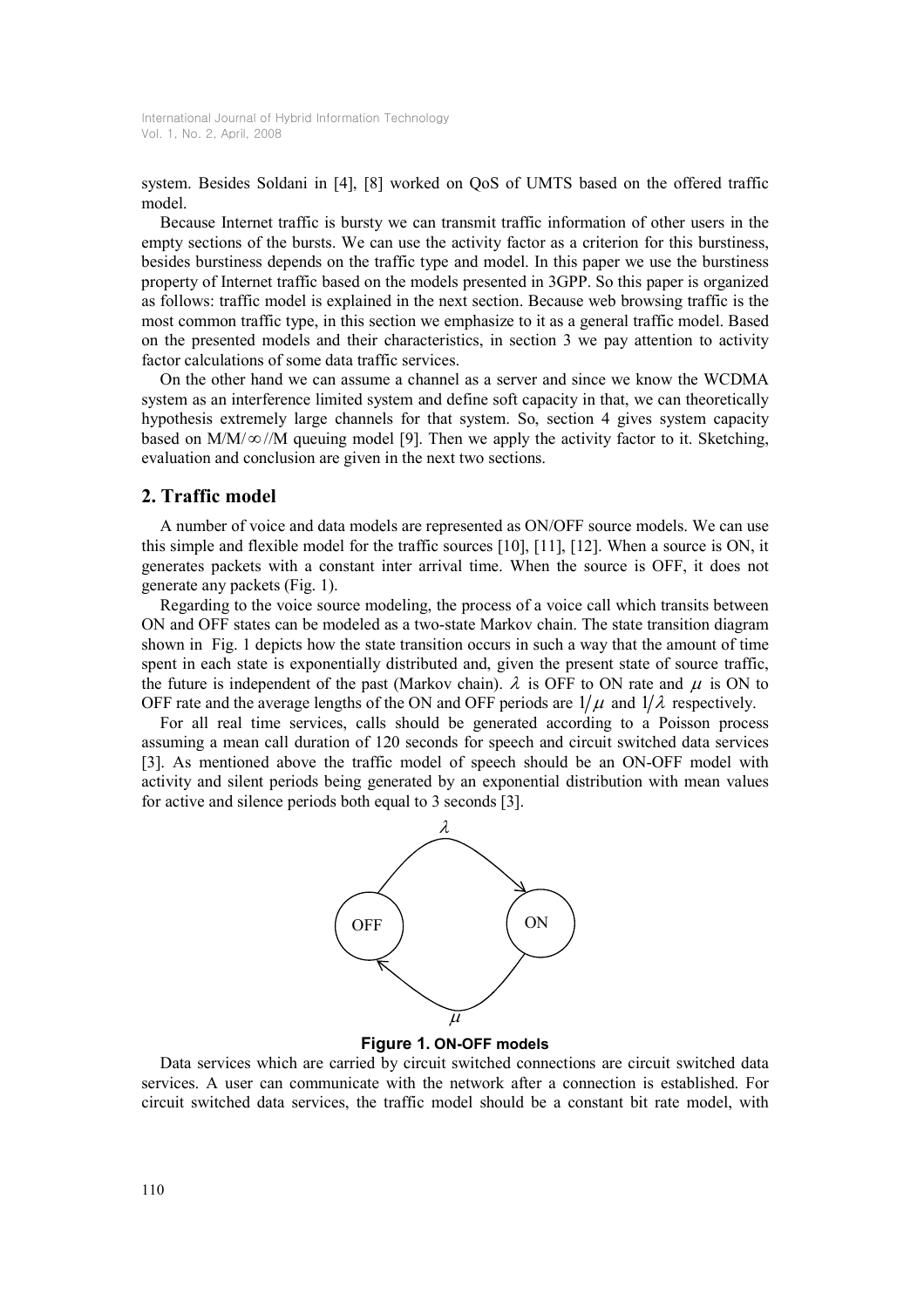100% of activity [2], [3], [14]. In the real time systems we don't need any queue. Indeed in this case we should use a M/M/m/m Erlang model in which the system capacity (queue length) and the number of servers are equal. For example if there are m servers in a telephony system, m subscribers (channels) can connect to the system to make a call at most. Now if all the channels are busy at a moment not only any new subscriber can not connect to the network but also his turn can not be preserved.

In a non-real time system we can use a queue in the system. Here we can use M/M/m/K/M model which has m servers, a queue of length K and M subscribers.

For data traffic services such as Web traffic it has been shown that the probability of loading large file sizes is not negligible. The ON duration is effectively characterized by heavy-tailed models and the OFF duration is determined by the user's think time which is also modeled by the heavy tailed model  $[13]$ . A random variable X can be said to have a heavy-tailed distribution if its complementary cumulative distribution function (CCDF) has  ${P}_{r}$ { $X > x$ }  $\approx x^{-\sigma}$  as  $x \to \infty$  where  $0 < \sigma < 2$ . Roughly speaking, the asymptotic shape of the distribution follows a power law, in contrast to exponentially decay. One of the simplest heavy-tailed distributions is the Pareto distribution.

Fig. 2 depicts a typical non-real time WWW browsing session, which consists of a sequence of packet calls. The user initiates a packet call when requesting an information entity. During a packet call several packets may be generated. It means that the packet calls are constituted of a number of the burst sequence of packets. The 3GPP traffic model has three tiers, namely, session, packet call and packet as illustrated in Fig. 2.

A packet service session contains one or several packet calls depending on the application. For example in a WWW browsing session a packet call corresponds to the downloading of a WWW document.



Figure 2. Three tier traffic model representing packet mode traffic

After the document is entirely arrived to the terminal, the user is consuming certain amount of time for studying the information. This time interval is called reading time. It is also possible that the session contains only one packet call. In fact this is the case for a File Transfer Protocol (FTP). As in [3], [4] the following statistical models may be applied to web browsing in order to catch its typical behaviour described in Fig. 2: - Session arrival process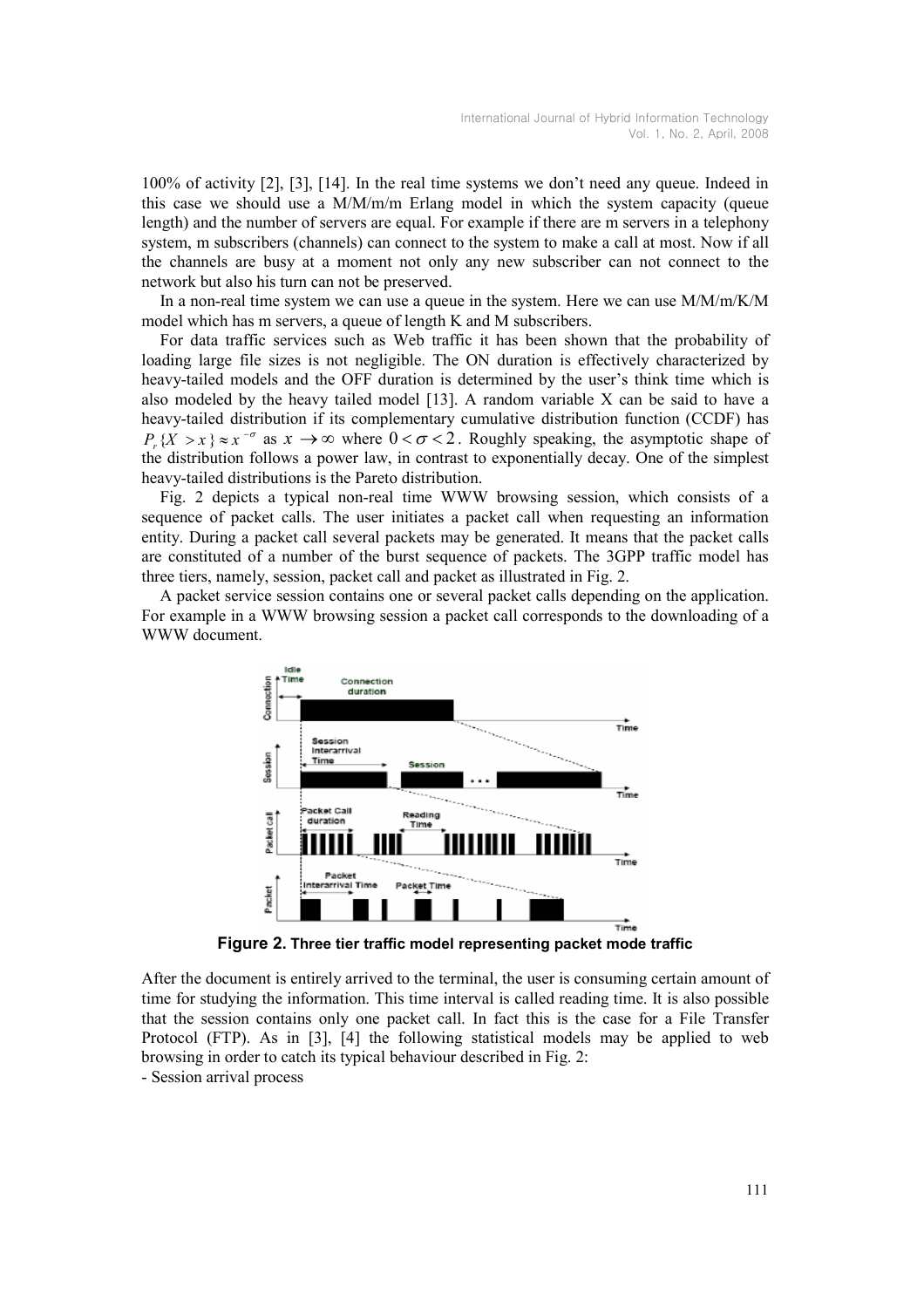The arrival of session set-up request to the network is modeled as a Poisson process with  $\lambda$ rate.

- Number of packet calls per session, Npc

This is a geometrically distributed random variable with a mean  $\mu_{Npc}$  [packet calls], i.e.,

$$
N_{PC} \in Geom(\mu_{N_{PC}}) \tag{1}
$$

- Reading time between packet calls, Dpc

This is a geometrically distributed random variable with a mean  $\mu_{Dnc}$  [reading time steps], i.e.,

$$
D_{PC} \in Geom(\mu_{D_{PC}}) \tag{2}
$$

- Number of datagrams within a packet call,  $N_d$  can be geometrically distributed random variable with a mean  $\mu_{N_d}$  [packet], i.e.,

$$
N_d \in \text{Geom}(\mu_{N_d}) \tag{3}
$$

- Inter arrival time between datagrams (within a packet call)  $D_d$ . This is a geometrically distributed random variable with a mean  $\mu_{D_d}$  [model time steps], i.e.,

$$
D_d \in \text{Geom}(\mu_{D_d}) \tag{4}
$$

- Size of a datagram,  $S_d$ .

Pareto distribution with cut-off is used for packet size. Packet size is defined with the following formula:

#### $PacketSize = min(x, m)$  (5)

where x is normal Pareto distributed random variable ( $\alpha$  =1.1, k=81.5 bytes) and m is maximum allowed packet size,  $m=66666$  bytes [3]. The PDF of the Packet size becomes:

$$
f_x(x) = \begin{cases} \frac{\alpha k^{\alpha}}{x^{\alpha+1}} & , \quad k \leq x \leq m \\ \beta & , \quad x > m \end{cases}
$$
 (6)

where  $\beta$  is the probability that x>m. It can easily be calculated as:

$$
\beta = \int_{m}^{\infty} f_x(x) dx = \left(\frac{k}{m}\right)^{\alpha} \qquad \alpha > 1
$$
\n(7)

In (7), the requisite that  $\alpha > 1$  is only to ensure that the E[X] of the Pareto distribution exists. The result (7) is valid for all  $\alpha > 1$ .

Then mean packet size can be calculated as:

$$
\mu_x = \int_{-\infty}^{\infty} x f_x(x) dx = \int_{k}^{m} x \frac{\alpha k^{\alpha}}{x^{\alpha+1}} dx + m \left(\frac{k}{m}\right)^{\alpha}
$$
\nAnd after simplifying we have

And after simplifying we have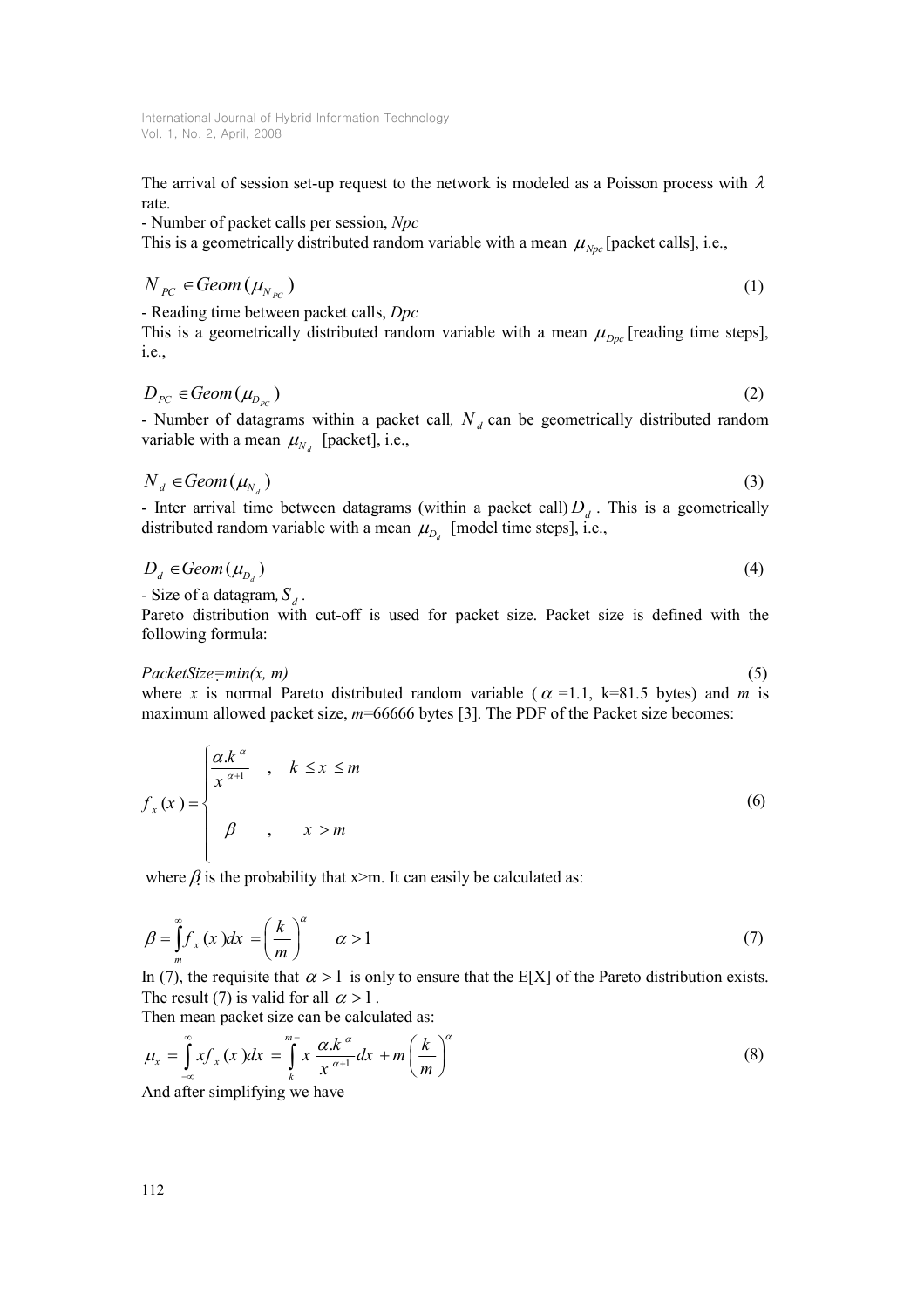$$
\mu_x = \frac{\alpha k - m \left(\frac{k}{m}\right)^{\alpha}}{\alpha - 1} \tag{9}
$$

With the parameters above the average packet size is  $\mu_r = 480$  bytes.

Table 1 gives default mean values for the distributions of some typical www services of different rates. As a consequence, the average size of a packet call is  $\mu_{N_d} \mu_x = 25 \times 480 = 12 kbytes$ .

We can also calculate the parameters of other traffic types according to traffic models presented in Table 2.

### 3. Activity factor

Fig. 3 shows an example of time-based ON/OFF trajectory of the traffic activity [15]. The random characteristic of traffic activity is assumed to be represented by the mean of traffic activity, called the traffic activity factor.

| Packet based<br>information.<br><b>Bows</b>  | Angare<br>anadoes of<br>packet calls | <b>ATWAR</b><br>reading time<br>behaves.<br>packet ralls.<br>ы | Average<br>scuoust of<br>packets.<br>tariffairs a<br>padet call.[1] | <b>AVESIN</b><br><b>International</b><br>Saat Bertraway<br>packets [s] | Partmeters<br>for packet.<br>1434<br>distribution |
|----------------------------------------------|--------------------------------------|----------------------------------------------------------------|---------------------------------------------------------------------|------------------------------------------------------------------------|---------------------------------------------------|
| <b>MUNICIPAL</b><br>sadag UDD<br>5 liberis   | s                                    | 412                                                            | 25                                                                  | 8.5                                                                    | K=11.5.<br>$\alpha$ =L1                           |
| <b>UTMV</b><br>sadag UDO<br>32 licheria      | s                                    | 412                                                            | 25                                                                  | 0.25                                                                   | E=81.5.<br>$\alpha$ =1.1                          |
| <b>MUNICIPAL</b><br>sadag UDD<br>64 khirik   | s                                    | 412                                                            | 25                                                                  | 0.8625                                                                 | E=81.5.<br>$\alpha$ =1.1                          |
| <b>WWW</b><br>sadiag UDD<br>144 Main's       | š                                    | 412                                                            | 25                                                                  | 0.8277                                                                 | K=11.5.<br>$\alpha$ =L1                           |
| <b>MINAY</b><br>surface UDD<br>384 Mon's     | 5                                    | 412                                                            | 25                                                                  | 0.03040                                                                | K=81.5.<br>$\alpha$ =L1                           |
| <b>MUNICIPAL</b><br>sadag UDO<br>2048 Molt's | s                                    | 412                                                            | 25                                                                  | 0.004.95                                                               | K=\$1.5.<br>$\alpha$ =1.1                         |

Table 1. Characteristics of datagram information types [3]



A traffic source usually alternates active and silent periods. Indeed activity factor represents the fraction of the time that the source is generating traffic. In the OFF (Idle) time the source doesn't generate any packet. The activity factor of voice or data traffic,  $\alpha$ , is defined as the probability that the state is ON and can be given as

$$
\alpha = \frac{E[ON \quad duration]}{E[ON \quad duration] + E[OFF \quad duration]}
$$
\n(10)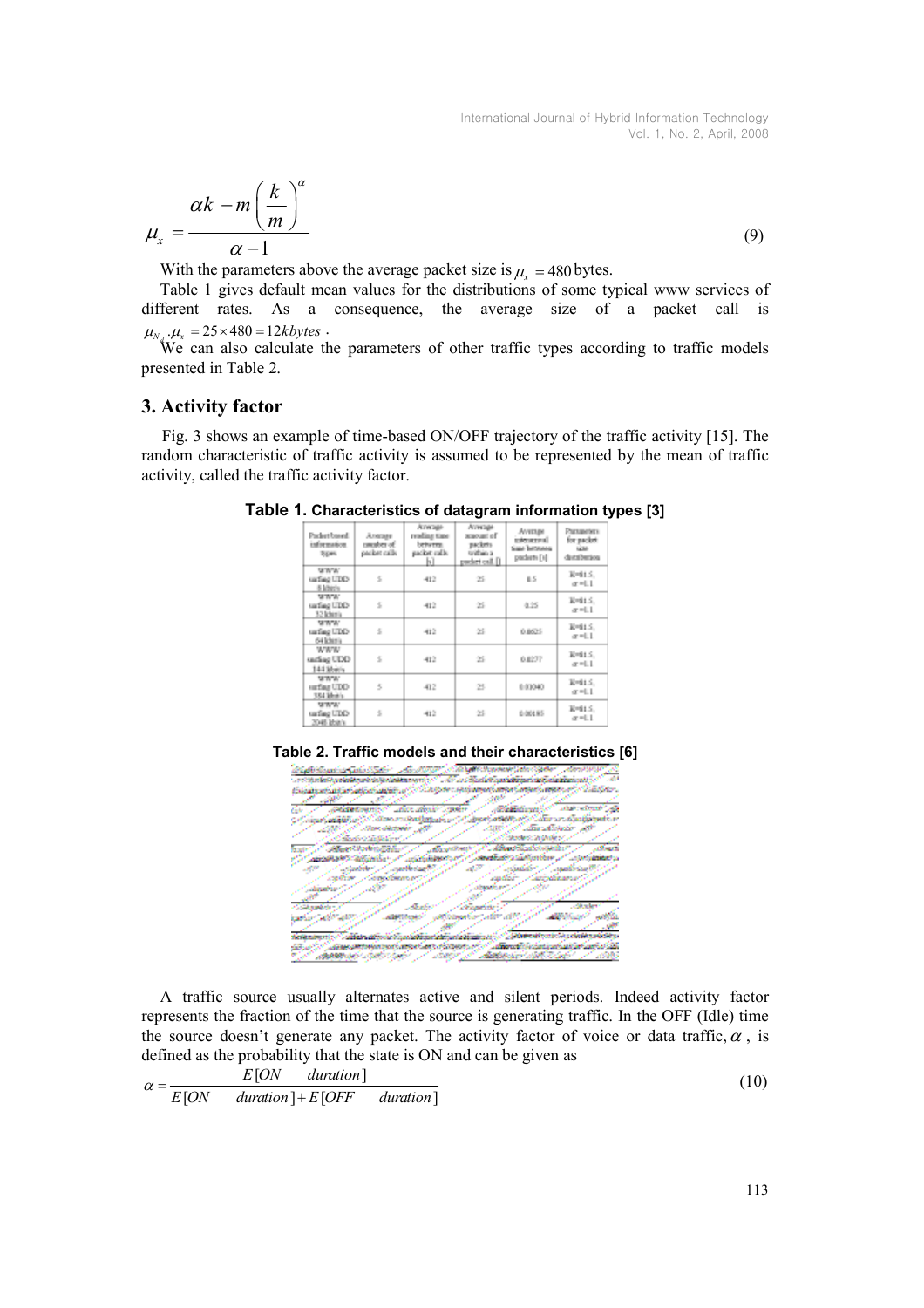We now calculate the activity factor  $\alpha$  for traffic types Telnet, WWW, ftp, E-mail and fax based on the Table 2 and 64, 144 and 384 Kbps data rates. The results are in Table 3. Here, we only calculate the web browsing traffic activity factor regarding to third column of the Table 2.

According to that Table we have 5 packet calls per a session, inter arrival time of 120s between packet calls, 25 packets per packet call, average packet size of 480 bytes and inter arrival time of 0.067s between packets. We first calculate the whole OFF time in WWW session. The average time of a packet is  $480 \times 8/64000 = 0.06s$  and the OFF time between two consecutive packets is  $0.067 - 0.06 = 0.007s$  and OFF time in a packet call is  $(25-1)\times 0.07 = 0.168$   $s$ . The whole OFF time between packet calls is  $5\times 0.168 = 0.84$   $s$ . So the whole OFF time in a session is  $4 \times 120 + 0.84 = 480.84s$ .

Now we calculate ON time of a WWW session in a packet call as  $25 \times 0.06 = 1.5s$ . So the whole ON time in a WWW session is  $5 \times 1.5 = 7.5s$ .

Finally the activity factor  $\alpha$  is calculated as  $\alpha = 7.5/(7.5 + 480.84) = 0.015$ . We have also calculated this parameter for other services and data rates which are listed in Table 3.



Figure 3. An illustration of time-based ON/OFF trajectory of traffic activity.

| Table 3. Activity Factors based on the Table 2 and data rate of 64, 144 and 384kbps |                  |             |          |                   |             |          |                   |             |          |  |  |  |  |
|-------------------------------------------------------------------------------------|------------------|-------------|----------|-------------------|-------------|----------|-------------------|-------------|----------|--|--|--|--|
|                                                                                     | ОQ               | OFF         | Actibity | ОΩ                | OFF         | Actibity | OQ.               | Offf        | Actibity |  |  |  |  |
|                                                                                     | duration(s)      | buration(s) | ffactor  | buration(s)       | buration(s) | Factor   | duration(s)       | duration(s) | Factor   |  |  |  |  |
| Telnet                                                                              | 1.28             | 111.73      | 0.0113   | 0.57              | 112.43      | 0.005    | 0.217             | 112.79      | 0.0019   |  |  |  |  |
| <b>THITHITH</b>                                                                     | 7.5              | 480.84      | 0.015    | 3.34              | 484.84      | 0.0068   | 1.25              | 486.84      | 0.00256  |  |  |  |  |
| ftp                                                                                 | 3.66             | 0.427       | 0.89     | 1.63              | 2.44        | 0.4      | 0.61              | 3.477       | 0.149    |  |  |  |  |
| E-mail                                                                              | 1.8              | 90.1        | 0.019    | 0.43              | 90.56       | 0.0094   | 0.3               | 90.8        | 0.0033   |  |  |  |  |
| ffax                                                                                | 6.66             | 82.68       | 0.075    | 2.96              | 86.28       | 0.033    | 1.11              | 88.1        | 0.012    |  |  |  |  |
|                                                                                     | Data rate 64kbps |             |          | Data rate 144kbps |             |          | Data rate 384kbps |             |          |  |  |  |  |

### 4. Capacity

Let us consider an area where a cellular system is deployed and there are M subscribers in the area generating calls (sessions). Subscribers are either in the system or outside the system and in some sense 'idle'. Then, when a subscriber is in the 'idle' state then the time it takes him to arrive in the system is a random variable with exponential distribution whose mean is  $1/\lambda$  sec. Let us also assume that call duration is exponentially distributed with an average value of  $1/\mu$  sec. Then, a continuous time birth-death Markov chain can be built, where the states are given by the number of users having a call in progress, usually denoted as active users (Fig. 4).

When there are N users with a call in progress, the birth rate  $\lambda_N$  and death rate  $\mu_N$  in the state N are given by [9, 16]:

$$
\lambda_N = \begin{cases}\n(M - N)\lambda & 0 \le N \le M \\
0 & \text{otherwise}\n\end{cases}
$$
\n(11)  
\n
$$
\mu_N = N \mu \qquad N = 1, 2, \dots
$$

Under equilibrium conditions it can be obtained that the probability of having  $N$  users with a call in progress is given by: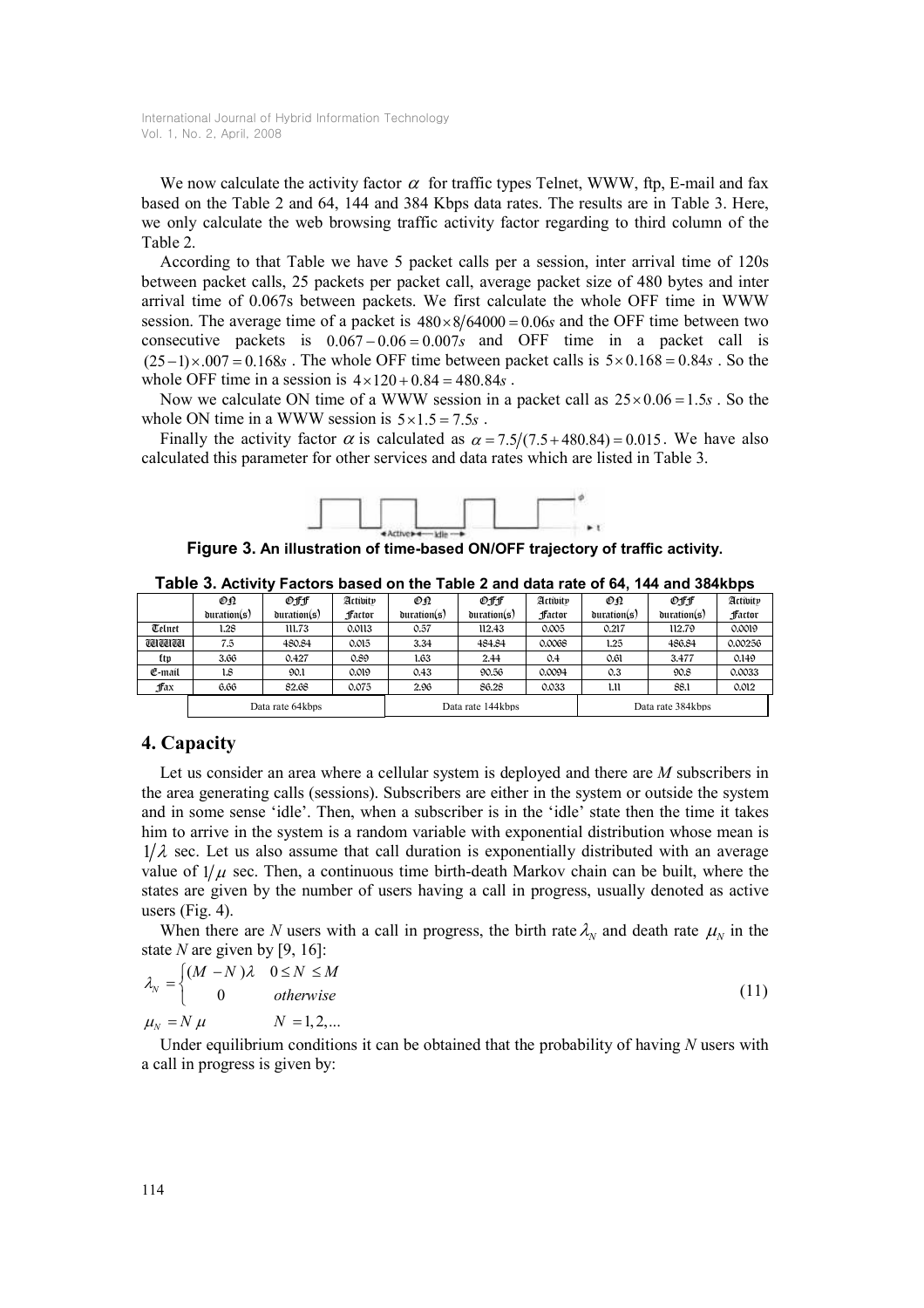$$
p_N = p_0 \prod_{i=0}^{N-1} \frac{\lambda(M-i)}{(i+1)\mu}
$$
  
= 
$$
p_0 \left(\frac{\lambda}{\mu}\right)^N \binom{M}{N} \qquad 0 \le N \le M
$$
 (12)

From the above equation and 1  $\sum_{N}^{M} P_{N} = 1$  $\sum_{N=1}^{\prime} N$ P  $\sum_{N=1}^{8} P_N = 1$  we find

$$
p_0 = \frac{1}{\left(1 + \lambda/\mu\right)^M} \tag{13}
$$

Thus



Figure 4. State-transition-rate diagram for infinite server finite subscriber system M/M/∞ //M

where it has been considered that  $\rho = \lambda / \mu$ .  $\rho$  is arrival/outgoing ratio. Then provided that there are  $N$  users with a call in progress, the conditional probability of  $n$ simultaneous users occupying the radio interface is given by:

$$
p_{n|N} = \binom{N}{n} \alpha^n (1-\alpha)^{N-n} \tag{15}
$$

Therefore, the probability of  $n$  users simultaneously transmitting can be computed as:

$$
p_n = \sum_{N=n}^{M} p_{n|N} p_N = {M \choose n} \frac{(\alpha \rho)^n (1 + (1 - \alpha) \rho)^{M - n}}{(1 + \rho)^M}
$$
(16)

Where in (16),  $M$ ,  $N$  and  $n$  are the number of users camping on a cell, the number of users with a call in progress and the number of users transmitting in a given moment.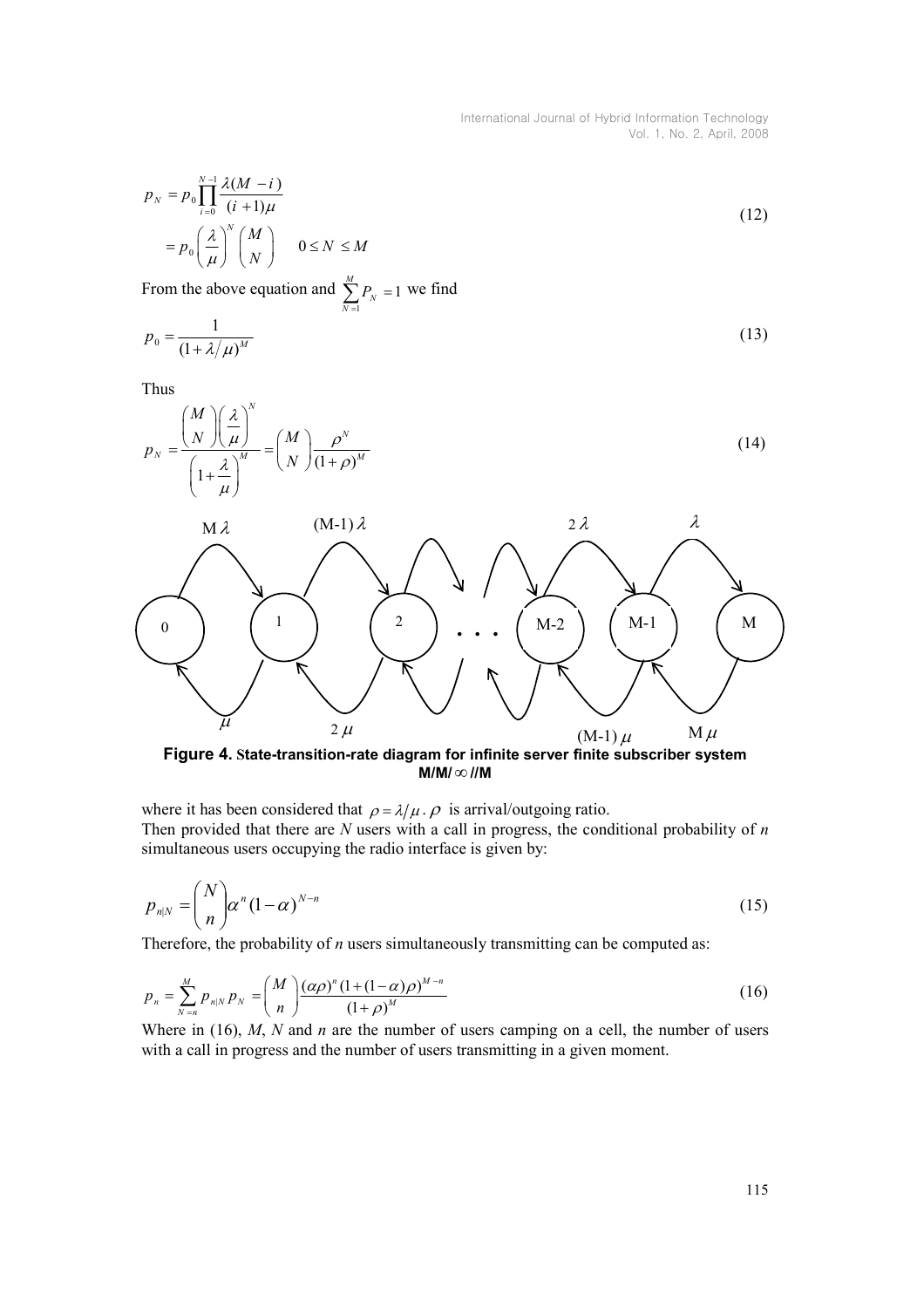## 5. Sketching and evaluation

From (14) the cumulative distribution function (CDF) of the number of users with a call in progress, N, for the case of  $M$  camping users is:

$$
F_N(k) = \Pr ob(N \le k) = \sum_{j=0}^{k} {M \choose j} \frac{\rho^j}{(1+\rho)^M} \qquad k = 0, ..., M-1
$$
 (17)

and the cumulative distribution function (CDF) of the number of users with a call in progress simultaneously,  $n$ , for the case of  $M$  camping users is:

$$
F_n(k) = \Pr ob(n \le k) = \sum_{j=0}^k {M \choose j} \frac{(\alpha \rho)^j (1 + (1 - \alpha) \rho)^{M-j}}{(1 + \rho)^M} \qquad k = 0, ..., M - 1
$$
 (18)

As we see from the above formula, in an interference-limited scenario like WCDMA, n is a very important parameter and it depends on  $\alpha$  and  $M$  and  $\rho$ .

After sketching the CDF users by the above formulas and Table 3 using MATLAB we find the Figs. 5 through 9. We used the case in which the population is  $M=100$  camping users and  $\rho$  = 0.5 which means that incoming users are equal to outgoing users. Activity factors  $\alpha$  with values given in the Table 3 are as parameters in Figs. 6 through 9.

It can be seen from Fig. 5 that the probability of having 38 active data users at the same time is around 10%. Similarly the probability of having less than 27 active users at the same time is also around 10%. From Fig. 6 we see that there is around 8% probability of having more than 1 simultaneous user for www user with the data rate 64Kbps. Besides this probability is around 3% and 1% for the www users with 144Kbps and 384Kbps data rates respectively. Comparing Figs.  $6 \& 7$  we find they are very similar. This is because their average activity factors are very close. Figs.  $8 \& 9$  show that for Email and Fax users the probability of having simultaneous active users is more than the cases www and Telnet users.

### 6. Conclusion

we find that Telnet and Ftp have the least and the greatest activity factors respectively. So Telnet and Ftp can occupy resources the least and the most respectively. In other words simultaneous Telnet users might be increased more than the other Internet users and simultaneous Ftp users can be increased less than the other Internet users. Besides the more the data rates are, the less the probability of the simultaneous users are. On the other hand we find that we can use a Radio Resource Management module to enhance the QoS metrics (increase bit rate and decrease BER and delay). We can increase the number of packet traffic users in comparison with circuit switch voice traffic users because they have lower Erlang traffic figures.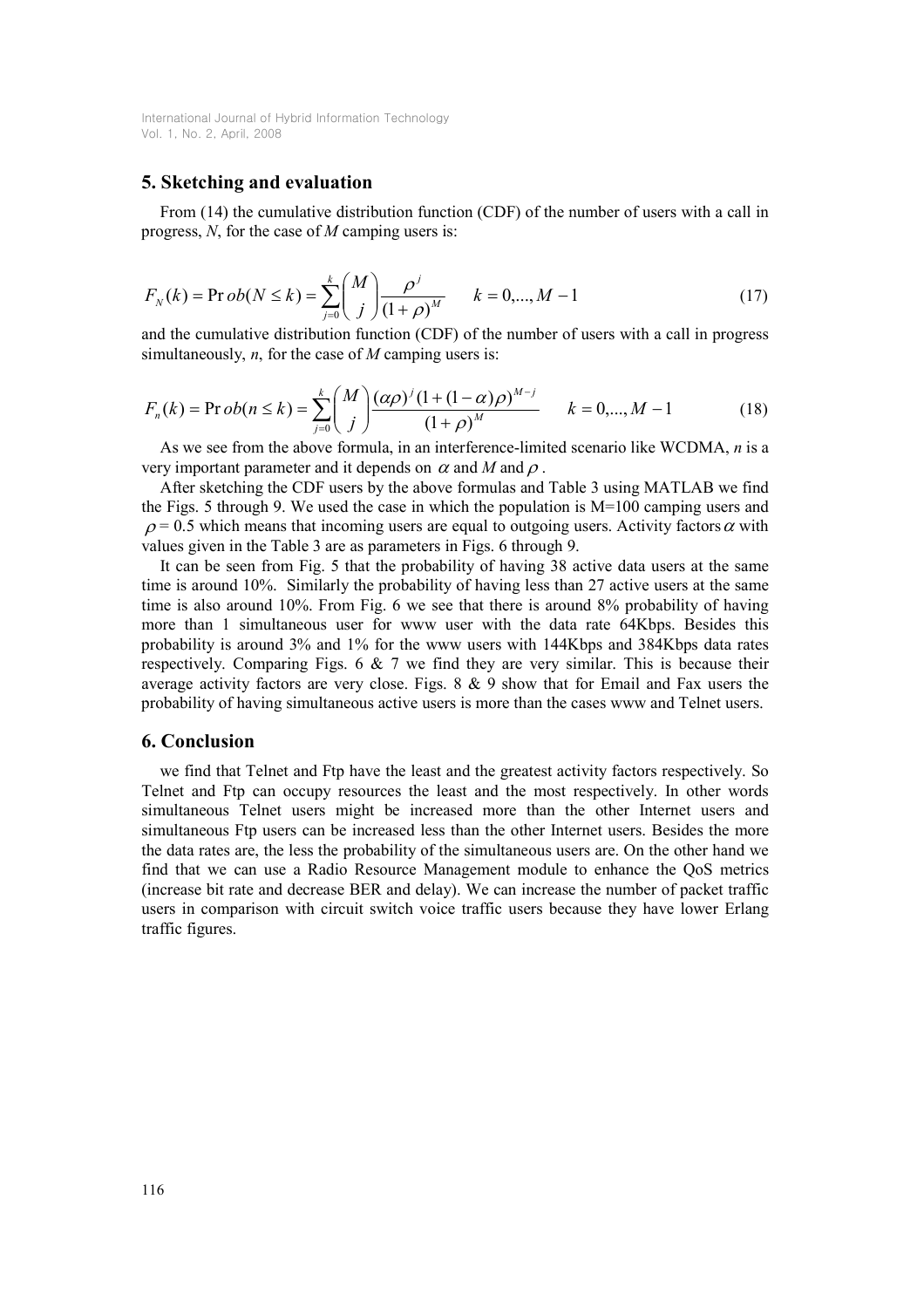

Figure 5. Distribution of active data users for M=100,  $\rho$  = 0.5



Figure 6. Distribution of the number of simultaneous data users for M=100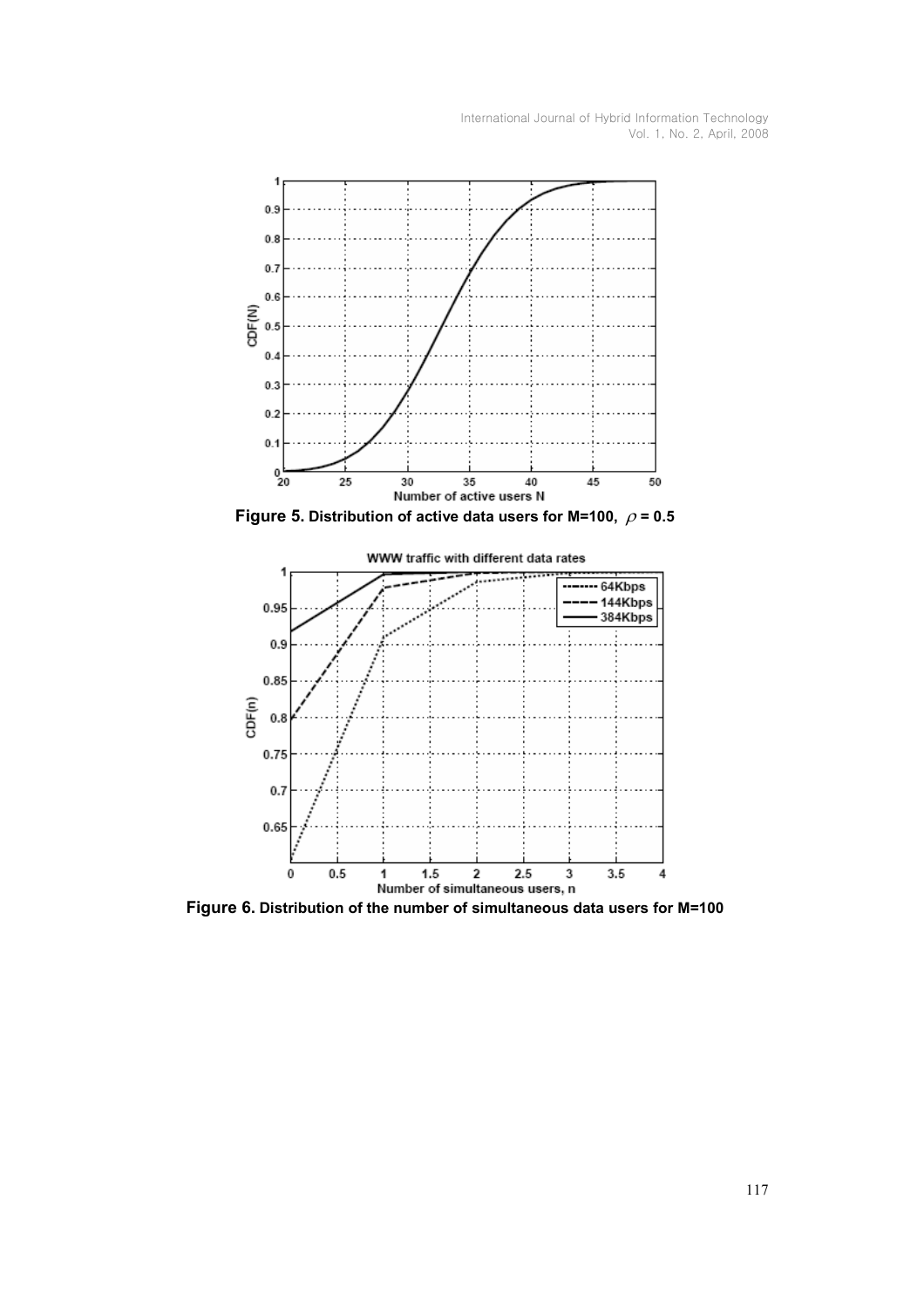

Figure 7. Distribution of the number of simultaneous data users for M=100



Figure 8. Distribution of the number of simultaneous data users for M=100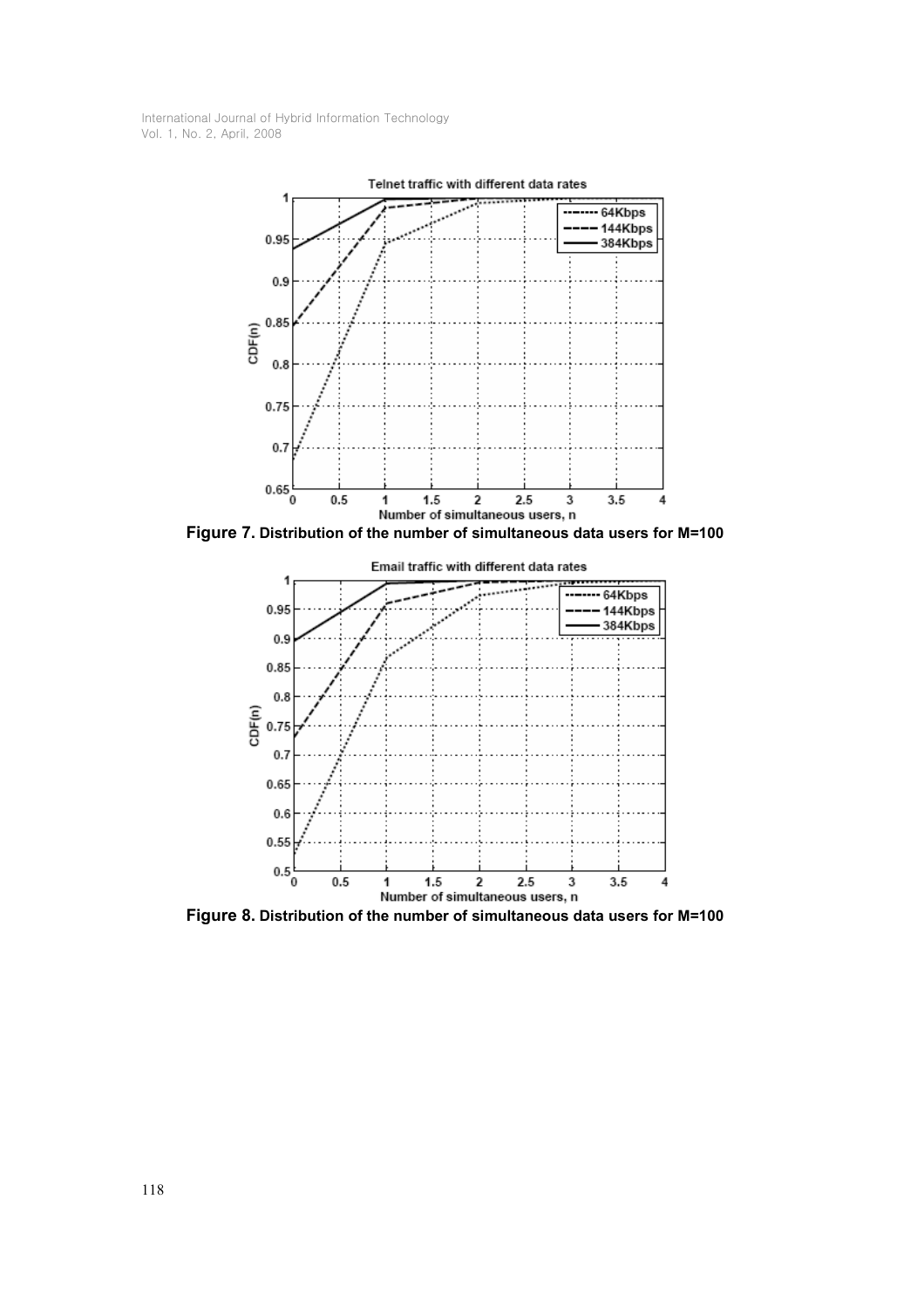

Figure 9. Distribution of the number of simultaneous data users for M=100

#### 7. References

- [1] Y. Xu, H. Liu, and Q-A. Zeng, "Resource Management and QoS Control in Multiple Traffic Wireless and Mobile Internet Systems," Special Issue on "Modelling and Performance Evaluation of Radio Resource QoS for Next-Generation Wireless and Mobile Networks," Wiley's Journal of Wireless Communications & Mobile Computing, No. 5, pp. 971-982, 2005.
- [2] Trung Van Nguyen, "Capacity Improvement Using Adaptive Sectorization in WCDMA Cellular Systems With Non-Uniform and Packet Mode Traffic," Victoria University, Melbourne, PhD Thesis, March 2005.
- [3] 3GPP, "Selection procedures for the choice of radio transmission technologies of the UMTS," TR 102 112.1998.
- [4] David Soldani, "QoS Management in UMTS Terrestrial Radio Access FDD Networks" Helsinki University of Technology, Ph.d. Thesis, October 2005.
- [5] A. Kuntz, M. Gonzalez, S. Teaeiue, C. Ruland and V. Rapp, "Analysis of QoS requirement under radio access network planning aspects for GPRS/EDGE and UMTS," IEEE WirelessCom 2005 Conference, First International Symposium on Wireless Quality-of-Service (WiQoS'05), 13-16 Juni 2005, Maui, Hawaii, USA.
- [6] N.D. Tripathi, "Simulation based analysis of the radio interface performance of an IS-2000 system for various data services," . IEEE VTS 54th, Volume 4, 7-11 Oct. 2001 Page(s):2665 - 2669 vol.4.
- [7] D. Soldani, and J. Laiho, "A virtual time simulator for studying QoS management functions in UTRAN," Vehicular Technology Conference, VTC 2003-Fall. 2003.
- [8] A. Capone, M. Cesana, G. D'Onofrio and L. Fratta, "Mixed traffic in UMTS downlink", IEEE Microwave and wireless component letters, Vol. 13, No. 8, Italy, 2003.
- [9] Kleinrock, L., Queueing systems, Vol I: theory, John Wiley \$ Sons, 1975.
- [10] P.T. Brady, "A statistical analysis of On-Off patterns in 16 conversations," Bell System Technical Journal, 1968.
- [11] W. Willinger, MS. Taqqu, R. Sherman and DV. Wilson, "Self-similarity through high-variability: statistical analysis of Ethernet LAN traffic at the source level," IEEE/ACM Trans. On networking, Vol. 5, Issue 1, Feb. 1997, Page(s):71 - 86.
- [12] M. Decina, T. Toniatti and P. Vaccari, "Bandwidth assignment and virtual call blocking in ATM networks" Proc. INFOCOM'90, 1990, Page(s): 881-888.
- [13] K. Park and W. Willinger, Self-similar network traffic and performance evaluation, John Wiley & Sons, 2000.